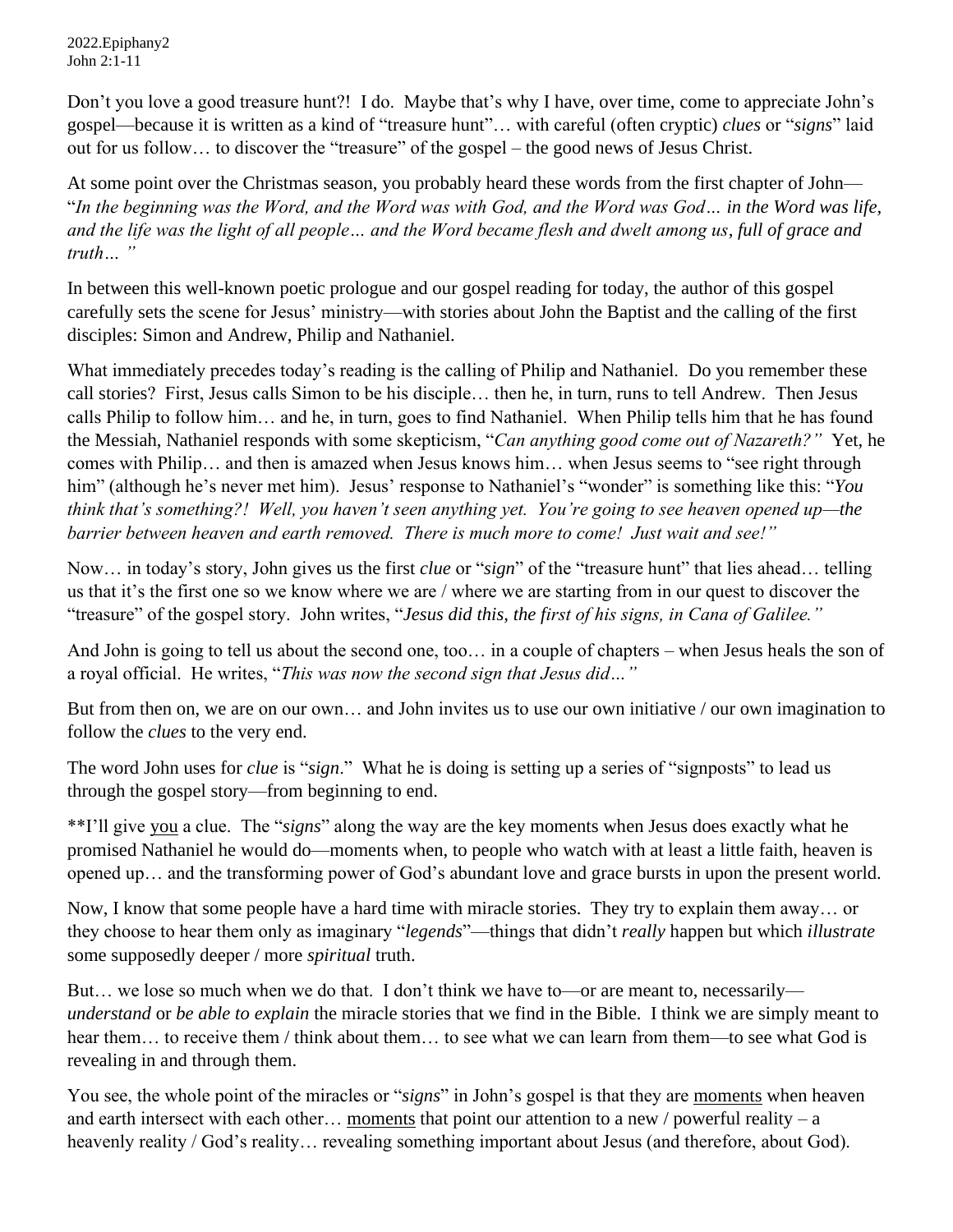However you think about this story (or any of the other miracle stories in the Bible)—whether you accept them / take them at face value or not—there is no doubt that what John wants to tell us with these "*signs*" this one… and the others that follow—is this: *In these signs / events, heaven comes down to earth… and the life that God intends breaks in upon the human experience.* As I said, this *is* a key focus of John's gospel—for "*the Word became flesh and dwelt among us, full of grace and truth.*.."

## *In these signs we see / experience what God's abundant grace is—in all its fullness!*

What is God's abundant grace like, according to this first "sign"? It's like getting the best wine when you're expecting the cheap stuff. And not just a little bit—huge jars filled to the brim… more than enough to go around.

Have *you* experienced that kind of grace?

To put it simply – this is a story about transformation… about the transforming power of Jesus… when, as Mary tells the servants, people do whatever Jesus tells them to do—opening the moment to God's grace.

It's interesting to note: this is one of only two times when Mary, Jesus' mother, shows up in John's gospel here, at the beginning of his ministry... and the other, at the end... at the foot of the cross (ch. 19).

I think this is important to note… because Jesus' strange comment in vs. 4: "*My hour has not yet come…"*  points ahead to a time that is coming… it looks forward through many other references to his "time" / his "hour"… until, at last, his "hour" does come… when his glory is fully revealed—in his death on the cross. That moment, for John, is the ultimate moment when heaven and earth meet… when God's abundant love and grace break through. That is the moment when it takes *faith* to see the power and glory of God… hidden in the shame and "weakness" of Jesus, the Word made flesh… dying… so that we might live.

Our story ends with these words: "*…and his disciples believed in him."* 

And that is the key to the whole gospel story—that *is* why Jesus came—so that we (and all people) might "*have life, and have it abundantly.*" And that *is why* John tells about these "*signs*"—so that we (and all people) may believe and have life in Jesus' name. As Jesus, himself, put it elsewhere in John's gospel, that we "*may have life, and have it abundantly*."

John tells us near the end of his gospel (20:30): "*Now Jesus did many other signs in the presence of his disciples, which are not written in this book. But these are written so that you may come to believe that Jesus is the Messiah, the Son of God, and that through believing you may have life in his name."* 

So, what does this story have to do with us? What are we to take from this "*sign*" of water turned to wine?

Is it simply meant to show / *reveal* God's generous love and grace—the abundant gifts given in and through Jesus? Or the transformation that Jesus can bring about? Or is it possible that *we* have a part to play in all of this?

I believe that we, as Christ's followers, are called to be a part of God's ongoing plan of transformation—of helping to make God's abundant grace and love known…

That's what today's NT reading reminds us of. We are all called to share the good news of the God who comes to us in love and grace… the God who, through the death and resurrection of Jesus Christ, seeks to transform… renew… and give life—abundant life—to all!

We do this by sharing the gifts we have been given through the Spirit.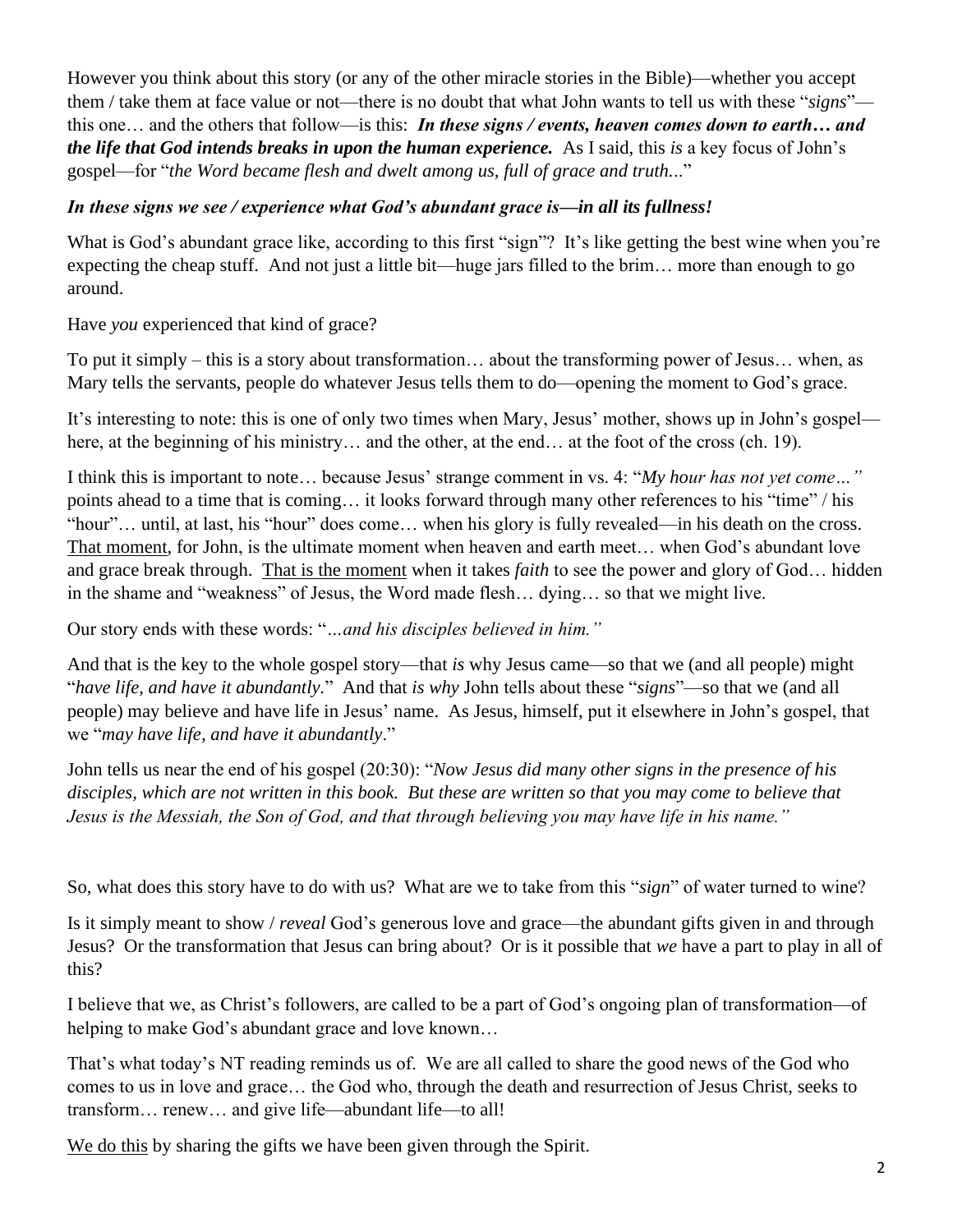We do this by building each other up in love... by BEING the church (NOT just going to church).

All of us have gifts to share—for the sake of God's kingdom… for the sake of this world that God loves. Most of the time, we recognize that we have been given certain gifts. Most of us can even name at least one or two. But do we fully appreciate *their importance* in the ministry of the church? *Their need*? Of *the impact / effect* they can have on others?

Paul reminds us that we have been given our gifts NOT just for our own benefit / our own personal gain. What is important is what the body of Christ (the church) gains through the sharing of our gifts.

In the language of our day: It's NOT about you. It's NOT about me. It's about the community that we have been grafted into—the body called "the church" (of which Christ is the head).

We receive gifts from the Spirit so that we can be part of the building up of that body... so that, together, we can be an active part of God's plan to transform… to redeem… to bring life abundant to all. You see, the real point that Paul is trying to make in this letter is that, finally, WE are the Spirit's gifts to the world!

As I thought about these two readings—the transformation / abundance seen in the Wedding at Cana… and Paul's message about the gifts given by the Spirit (and their purpose)… I was reminded of a story that I heard long ago – an old folk tale.

*Once there was a king who invited all of his subjects to a feast. To make the occasion more festive, each guest was asked to bring a small jug of wine that would be poured into a great vat for all to share and enjoy.* 

*Ezra, who was neither rich nor poor, was one of the invited guests. He owned no grapes to make his own wine; and though wine was not expensive and he could afford it, he began to think of a way that he could avoid the expense altogether.* 

*"What if I brought a jug of water, not wine, to the feast?" he thought to himself. "No one would know that there was a little water in the great vat of wine." So that's what Ezra did.* 

*The day of the feast was a great celebration. Over a thousand guests were there, each pouring his/her wine into the great vat. All, that is, but Ezra. He kept his head down until it was his turn. Then, looking both ways to make sure no one was watching, he quickly poured his water into the vat. He walked over to his place at the table and sat down with the rest of the guests.* 

*All the guests' clay cups were filled with wine from the vat. The king spoke the traditional word of*  welcome... and everyone raised their individual cups for a drink. As they did, a cry of disbelief rose from the *crowd. They were not drinking wine, but water. Each guest had decided, as Ezra had, that his/her jug of water would not spoil the vat.* 

This folk tale contrasts our hesitancy / unwillingness to share of ourselves… our resources… our gifts—with God's extravagant and abundant sharing of gifts… as illustrated in the water turned to wine in our gospel story.

Dear friends, God's gifts come to us – so that we might believe... so that we might have life (in abundance)… so that we might, in turn, be a blessing to others.

Let us not hold back what we can offer... even if it seems small / like it won't make a difference...

- An ordinary hug can bear God's love and blessing to someone in need.
- A small donation of food or money… a simple of act of kindness can make all the difference in the world.